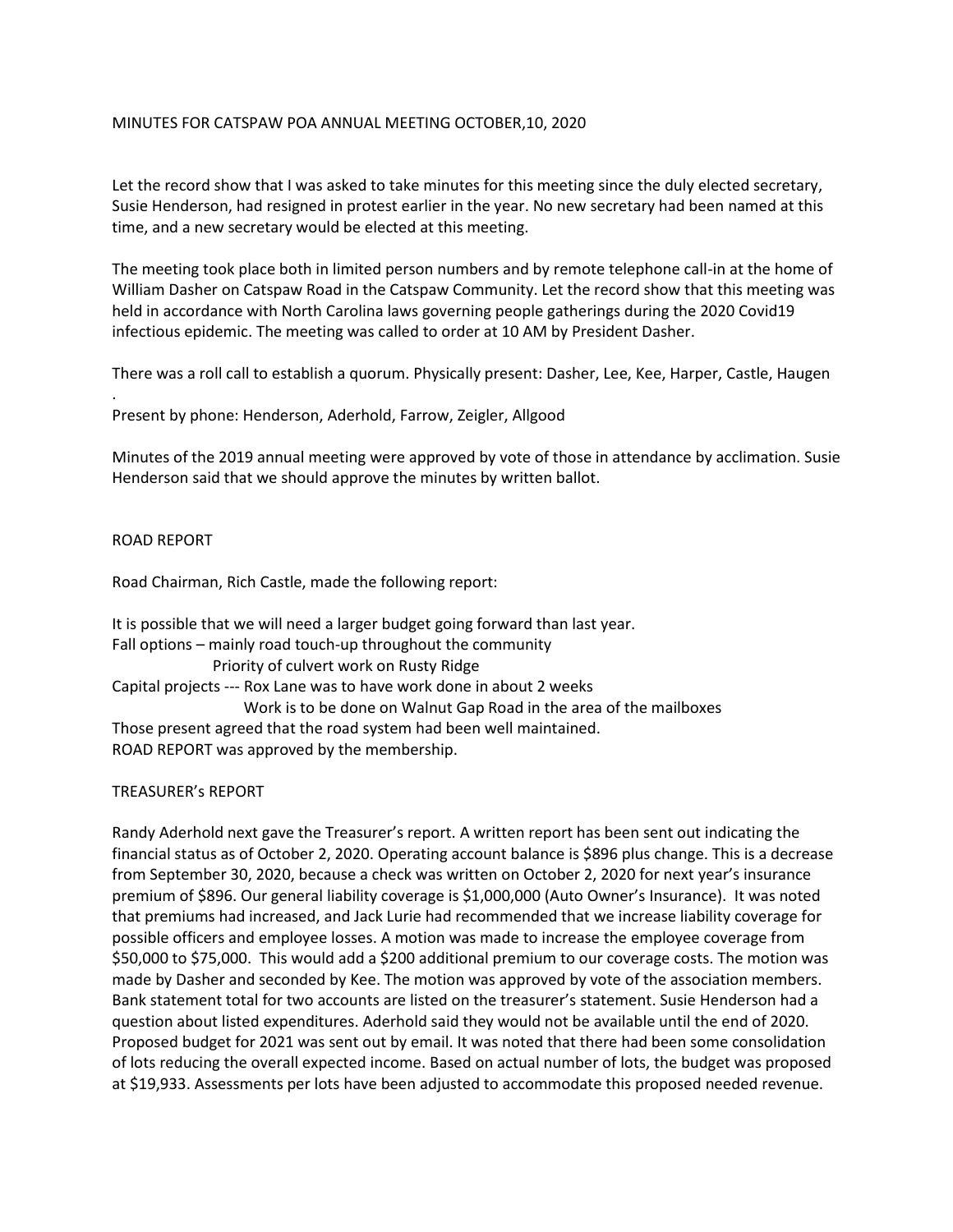Aderhold reported that there had been suggested that our financial documents should have some outside review. An accountant has been approached about this idea with a tentative fee of \$500. This would not be and actual audit, but a review of finances to ensure that funds are being spent appropriately. Ross Henderson made a motion, seconded by James Allgood, to provide for Financial Review by an inhouse committee and to reallocate the \$500 budgeted for that purpose to road maintenance. The motion was defeated. It was also decided that this vote should also be placed on the mailout ballot. This matter was to be further studied by the Board.

President Dasher commented that 2021 dues would reflect 2020 dues, but that there may be a need to raise dues in the future. He felt it would not be prudent to encroach on our reserve funds unless necessary.

Susie Henderson asked was there a difference between leaf removal and ditch cleaning? Road Chair Castle commented that that was merely a matter of semantics. She also expressed concern that \$1000 for culvert replacement might not be sufficient. There was discussion about ways to replace culverts in a more cost-efficient manner.

Jim Allgood questioned if there were adequate monies to accommodate remaining road expenses. The consensus was that there would be enough to meet needed expenses.

There was discussion around the need for dues increase in the future and the need to maintain our reserve at such a high amount. Aderhold stated that cash reserves had accumulated while other Board members were in charge. He related that the present Board might anticipate expanded road projects. President Dasher joined the discussion to relate that budgeting for road maintenance was "a shot in the dark' since one could never anticipate needs based on the whims of mother nature. There will continue to be a need to replace rusting metal culverts with plastic pipes. This would be considered a capital improvement. He warned that there could always be unexpected expenses from a major storm. All agreed that economies of scale should be looked at when dealing with culvert replacement. Rich Castle reported an upcoming big project on Rox Lane while the Board had decided to put off work on Woodchuck and lower Walnut Gap until next year. He also reported that cleared lots on upper Catspaw and Rusty Ridge could possibly cause drainage problems for Chips Lane in the future. There was concern about the lack of funds possibly forthcoming from the Walnut Gap Community to help maintain possible problems between the mailboxes and the 4 stop signs on Walnut Gap Road. He reported that it is essential for the Board to prioritize the use of funds for road maintenance.

### Election of officers

Nominated: Vice President Frank Lee 2 years Secretary Heather Harper 1 year Treasurer Anne Aderhold 2 years Governance Chair Glenn Farrow 2 years Communications Laurie Holmes 2 years No other nominations. All elected by acclimation.

### Other Business

Governance and Board to review by-laws to help make them more workable for the few members who perform the day-to-day running of the Association. No action needed on this at this time.

Addition to the covenants